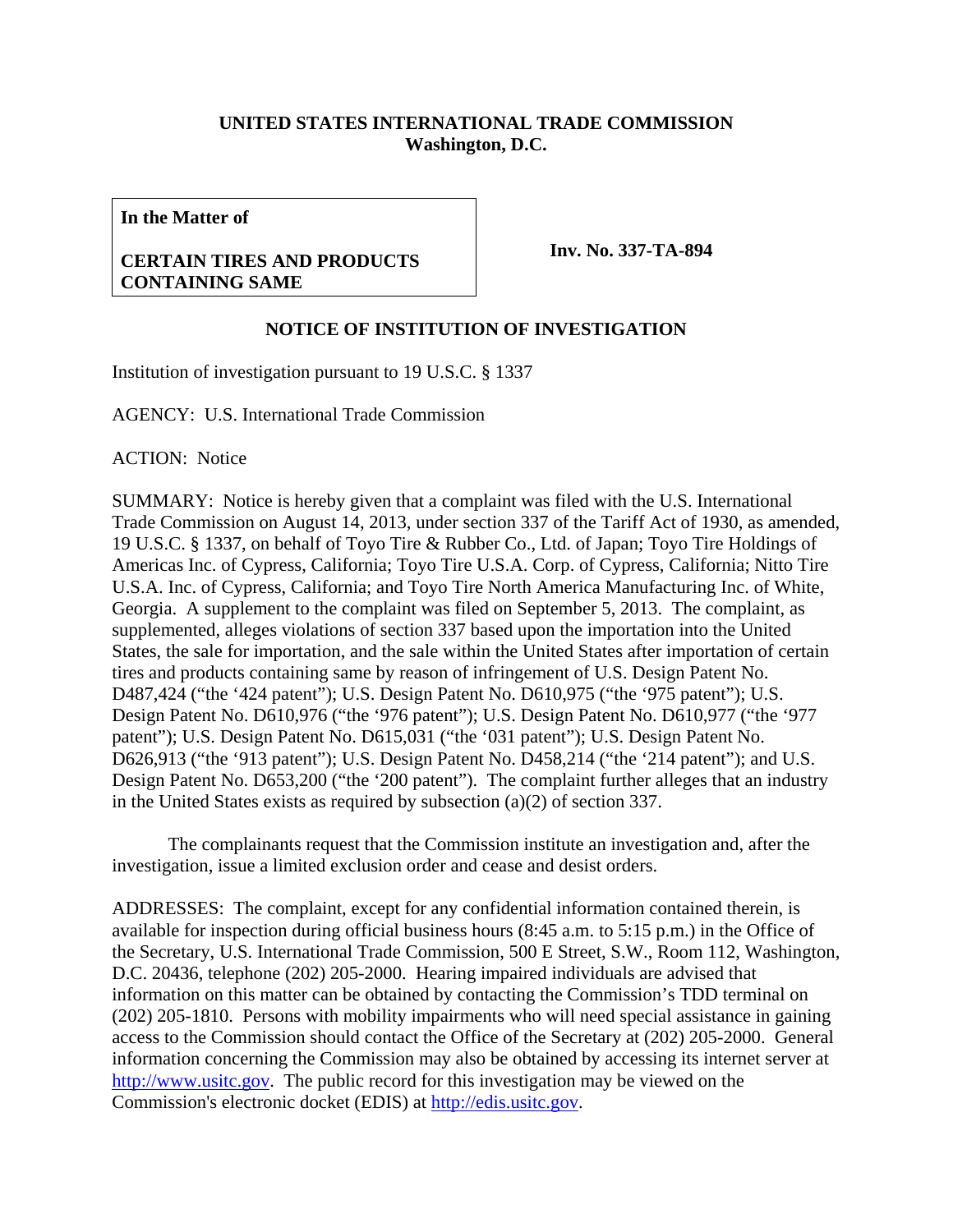FOR FURTHER INFORMATION CONTACT: The Office of Unfair Import Investigations, U.S. International Trade Commission, telephone (202) 205-2560.

AUTHORITY: The authority for institution of this investigation is contained in section 337 of the Tariff Act of 1930, as amended, and in section 210.10 of the Commission's Rules of Practice and Procedure, 19 C.F.R. § 210.10 (2013).

SCOPE OF INVESTIGATION: Having considered the complaint, the U.S. International Trade Commission, on September 13, 2013, ORDERED THAT –

 (1) Pursuant to subsection (b) of section 337 of the Tariff Act of 1930, as amended, an investigation be instituted to determine whether there is a violation of subsection  $(a)(1)(B)$  of section 337 in the importation into the United States, the sale for importation, or the sale within the United States after importation of certain tires and products containing same by reason of infringement of one or more of the claim of the '424 patent; the claim of the '975 patent; the claim of the '976 patent; the claim of the '977 patent; the claim of the '031 patent; the claim of the '913 patent; the claim of the '214 patent; and the claim of the '200 patent; and whether an industry in the United States exists as required by subsection (a)(2) of section 337;

(2) Pursuant to Commission Rule  $210.50(b)(1)$ , 19 C.F.R. §  $210.50(b)(1)$ , the presiding administrative law judge shall take evidence or other information and hear arguments from the parties and other interested persons with respect to the public interest in this investigation, as appropriate, and provide the Commission with findings of fact and a recommended determination on this issue, which shall be limited to the statutory public interest factors set forth in 19 U.S.C. §§ 1337(d)(1), (f)(1), and (g)(1);

 (3) For the purpose of the investigation so instituted, the following are hereby named as parties upon which this notice of investigation shall be served:

(a) The complainants are:

Toyo Tire & Rubber Co., Ltd. 1-17-18 Edobori, Nishi-ku Osaka 550-8661 Japan

Toyo Tire Holdings of Americas Inc. 5665 Plaza Drive, Suite 200 Cypress, CA 90630

Toyo Tire U.S.A. Corp. 5665 Plaza Drive, Suite 200 Cypress, CA 90630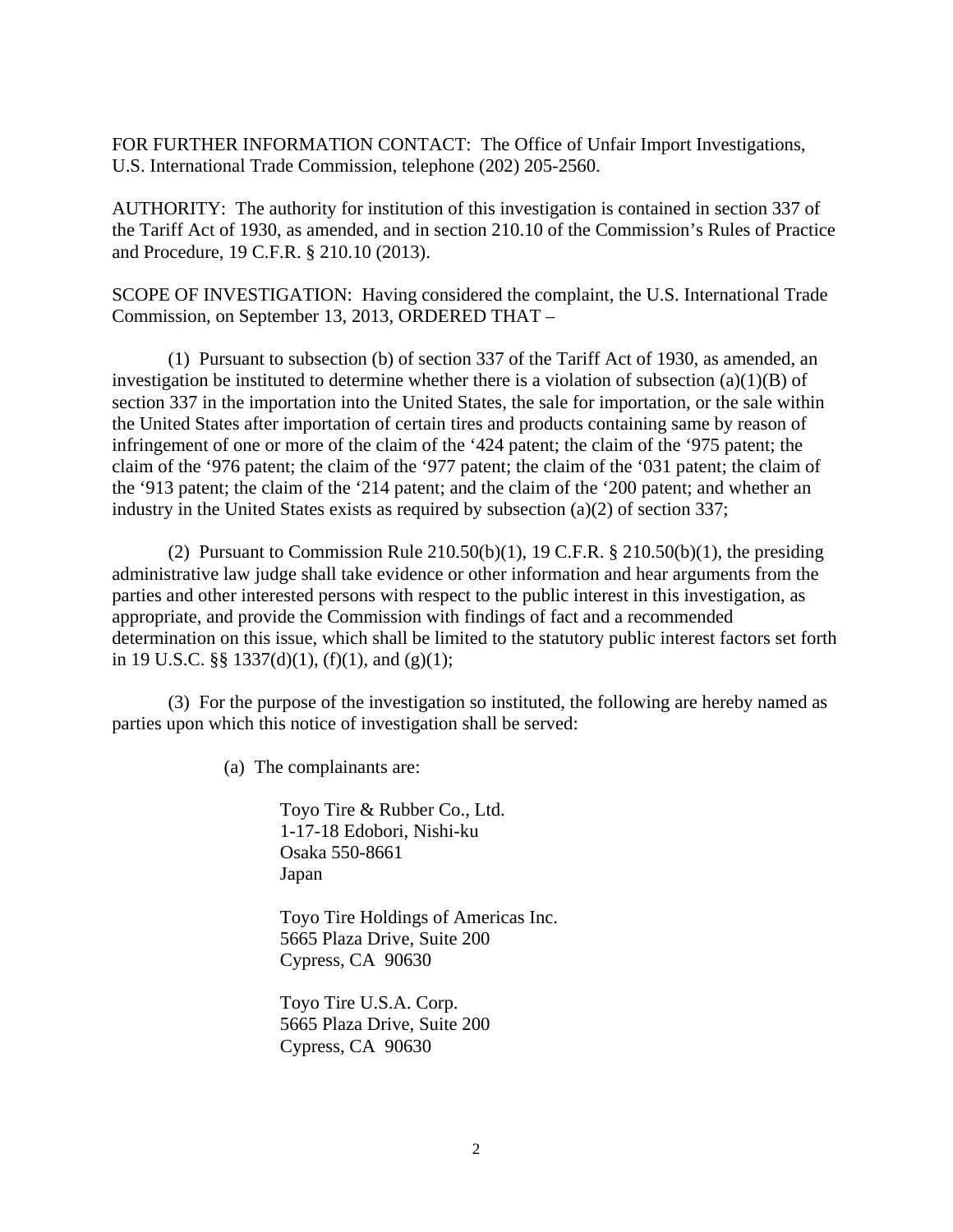Nitto Tire U.S.A. Inc. 5665 Plaza Drive, Suite 200 Cypress, CA 90630

Toyo Tire North America Manufacturing Inc. 3660 Highway 411 NE White, GA 30184

 (b) The respondents are the following entities alleged to be in violation of section 337, and are the parties upon which the complaint is to be served:

> Hong Kong Tri-Ace Tire Co., Ltd. No. 612 6/F South Tower Guangzhou International Trade Building Tianhe, Guangzhou, Guangdong China 510620

 Weifang Shunfuchang Rubber & Plastic Co., Ltd. The West of JinGuang Street Chenming Industrial Park Shouguang City, Shandong China 262719

 Doublestar Dong Feng Tyre Co., Ltd. No. 21 Hanjiang North Road Shiyan, Hubei China 442011

 Shandong Yongtai Chemical Group Co., Ltd. No. 14 Yingchun Road Dawang Town Shangrao, Dongying Shandong, China 257335

 MHT Luxury Alloys 19200 S. Reyes Avenue Rancho Dominguez, CA 90221

 Wheel Warehouse, Inc. 125 W. La Palma Ave., Unit P Anaheim, CA 92801

 Shandong Linglong Tyre Co., Ltd. 777 Jinlong Road Zhaoyuan City, Shangdong China 265406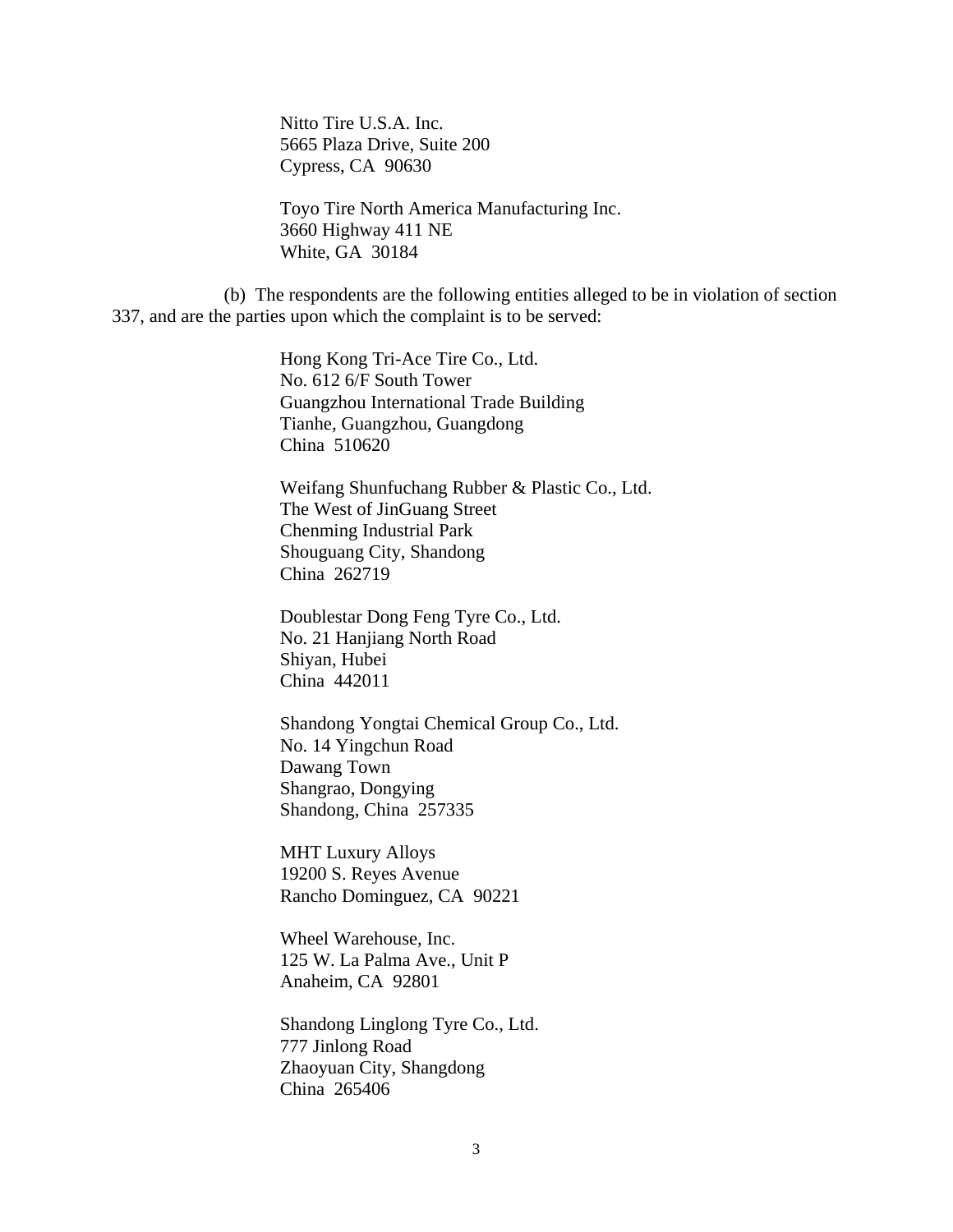Dunlap & Kyle Company, Inc. d/b/a Gateway Tire and Service Eureka St. Extended Batesville, MS 38606

 Unicorn Tire Corp. 4660 Distriplex Drive West Memphis, TN 38118

 West KY Customs, LLC 380 Chapel Lane Benton, KY 42025

 Svizz-One Corporation Ltd. 4/1-2 Moo 7, Banglane-Kohrat Road Bangpla, Banglane Nakornpathom Thailand 73170

 South China Tire and Rubber Co., Ltd. 116 Donghuan Road Panyu District, Guangzhou City Guangdong, China 511400

 American Omni Trading Co., LLC 15354 Park Row Houston, TX 77084

 Tire & Wheel Master, Inc. 3745 Petersen Road Stockton, CA 95215

 Simple Tire 472 S. Walnut Avenue Cookeville, TN 38501

 WTD Inc. 16201 Commerce Way Cerritos, CA 90703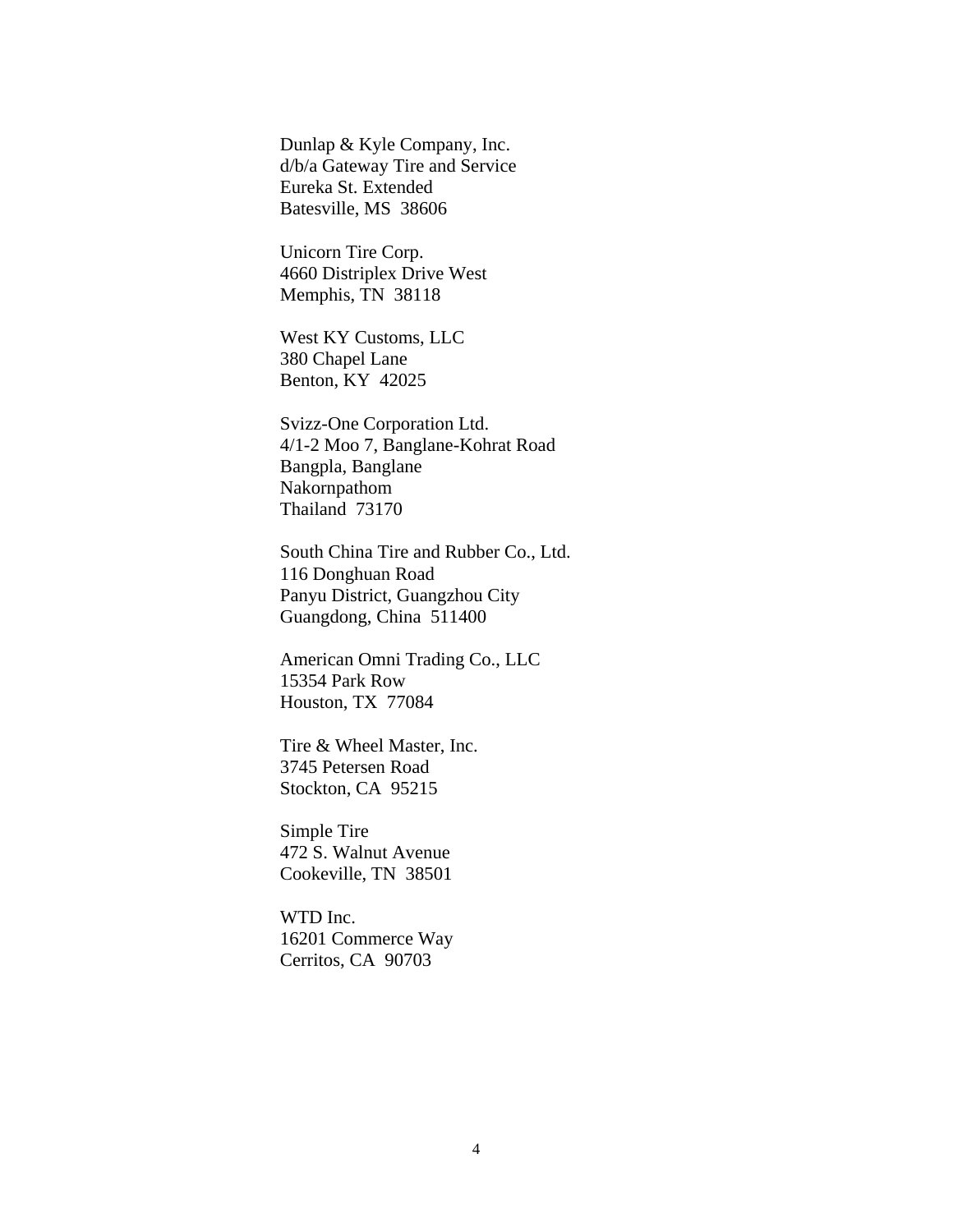Guangzhou South China Tire & Rubber Co., Ltd. Bldg 14 #13 Qianjin Road (C) Aotou, Conghua Guangdong, China 510940 Turbo Wholesale Tires, Inc. 5793 Martin Road Irwindale, CA 91706

 TireCrawler.com 12238 S. Woodruff Avenue Downey, CA 90241

 Lexani Tires Worldwide, Inc. 5793 Martin Road Irwindale, CA 91706

 Vittore Wheel & Tire 502 Industrial Park Avenue Asheboro, NC 27203

 RTM Wheel & Tire 162 North Cherry Street Asheboro, NC 27203

 (c) The Office of Unfair Import Investigations, U.S. International Trade Commission, 500 E Street, S.W., Suite 401, Washington, D.C. 20436; and

 (4) For the investigation so instituted, the Chief Administrative Law Judge, U.S. International Trade Commission, shall designate the presiding Administrative Law Judge.

 Responses to the complaint and the notice of investigation must be submitted by the named respondents in accordance with section 210.13 of the Commission's Rules of Practice and Procedure, 19 C.F.R. § 210.13. Pursuant to 19 C.F.R. §§ 201.16(e) and 210.13(a), such responses will be considered by the Commission if received not later than 20 days after the date of service by the Commission of the complaint and the notice of investigation. Extensions of time for submitting responses to the complaint and the notice of investigation will not be granted unless good cause therefor is shown.